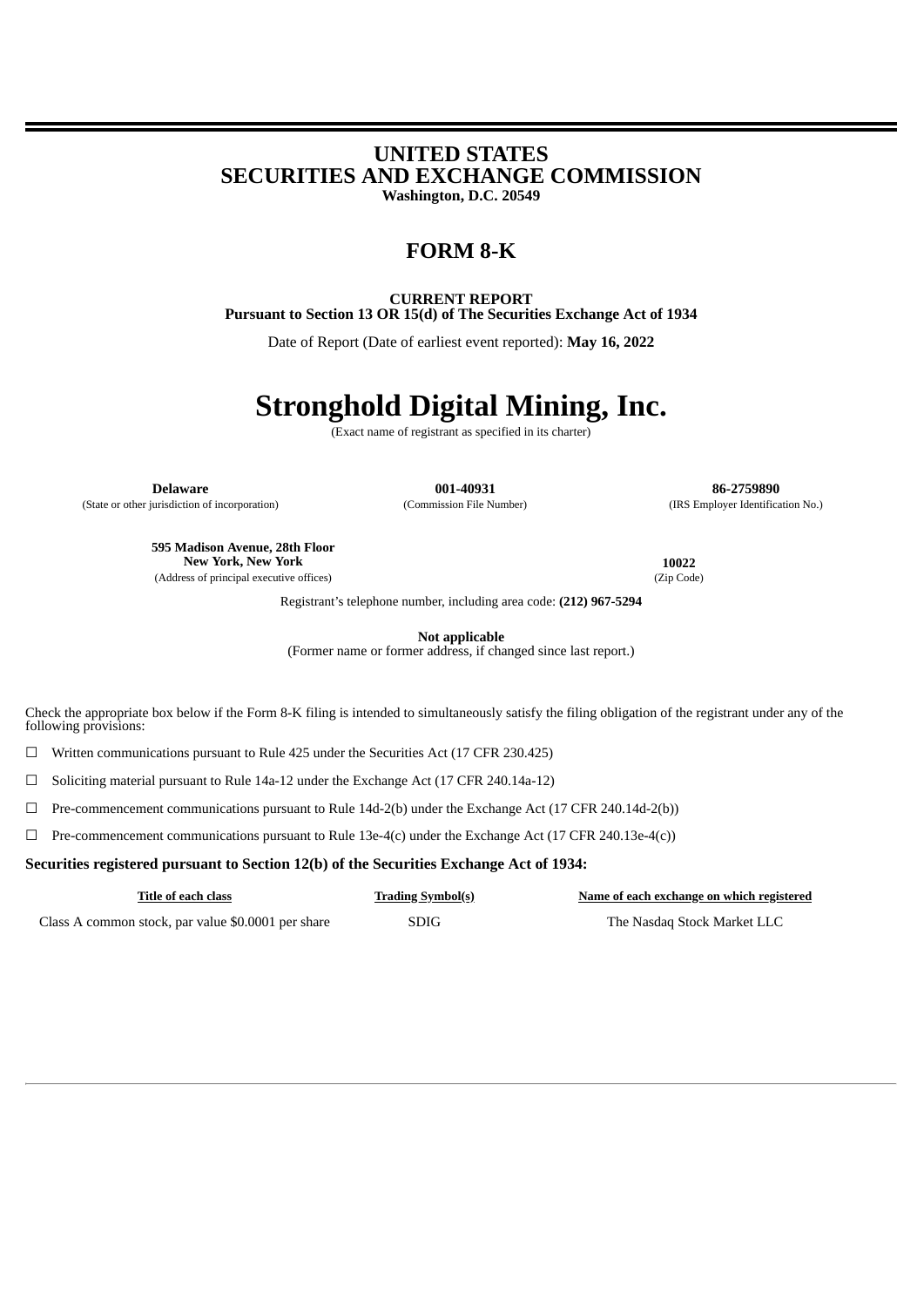Indicate by check mark whether the registrant is an emerging growth company as defined in Rule 405 of the Securities Act of 1933 (§230.405 of this chapter) or Rule 12b-2 of the Securities Exchange Act of 1934 (§240.12b-2 of this chapter).

Emerging growth company  $\boxtimes$ 

If an emerging growth company, indicate by check mark if the registrant has elected not to use the extended transition period for complying with any new or revised financial accounting standards provided pursuant to Section 13(a) of the Exchange Act.  $\Box$ 

#### **Item 2.02 Results of Operations and Financial Condition.**

On May 16, 2022, Stronghold Digital Mining, Inc. (the "Company") issued a press release announcing the Company's financial and operating results for the first quarter ended March 31, 2022. A copy of the press release is furnished as Exhibit 99.1 to this report and incorporated into this Item 2.02 by reference. The Company intends to make an investor presentation available on its website https://strongholddigitalmining.com/ under the section "Investor Relations" prior to the Company's conference call with investors on Monday, May 16, 2022 at 5:00 p.m. (Eastern Time).

The information furnished pursuant to this Item 2.02, including Exhibit 99.1, shall not be deemed to be "filed" for the purposes of Section 18 of the Securities Exchange Act of 1934, as amended, and will not be incorporated by reference into any filing under the Securities Act unless specifically identified therein as being incorporated therein by reference.

#### **Item 9.01 Financial Statements and Exhibits.**

(d) Exhibits.

| Exhibit Number | <b>Description</b>                                                                 |
|----------------|------------------------------------------------------------------------------------|
| $99.1*$        | Press Release issued by Stronghold Digital Mining, Inc., dated as of May 16, 2022. |
| - 104          | Cover Page Interactive Data File (embedded within the Inline XBRL document).       |

Furnished herewith.

 $\overline{\phantom{a}}$  , where  $\overline{\phantom{a}}$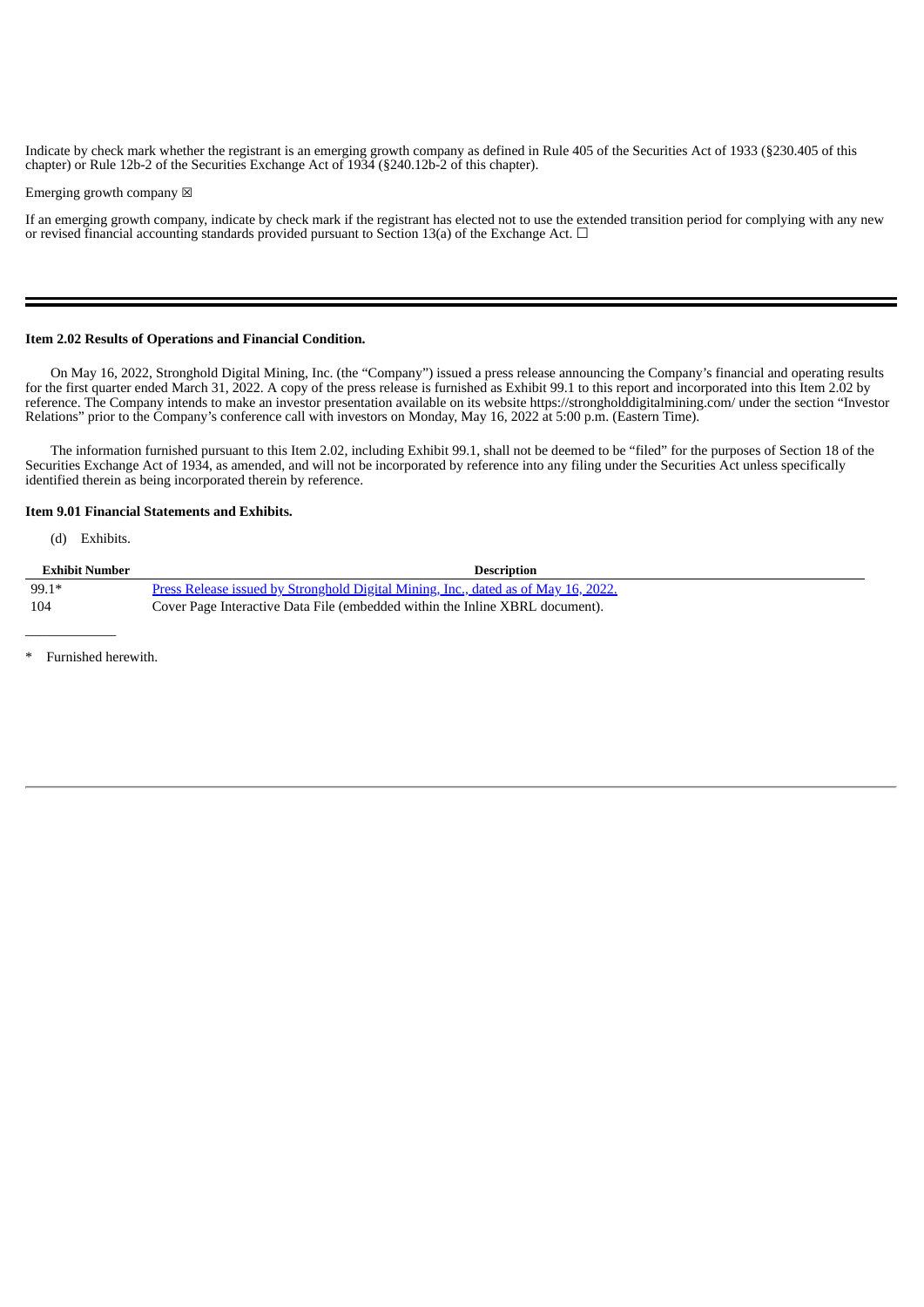#### **SIGNATURES**

Pursuant to the requirements of the Securities Exchange Act of 1934, the registrant has duly caused this report to be signed on its behalf by the undersigned hereunto duly authorized.

#### **STRONGHOLD DIGITAL MINING, INC.**

By: /s/ Gregory A. Beard Name: Gregory A. Beard Title: Chief Executive Officer and Co-Chairman

Date: May 16, 2022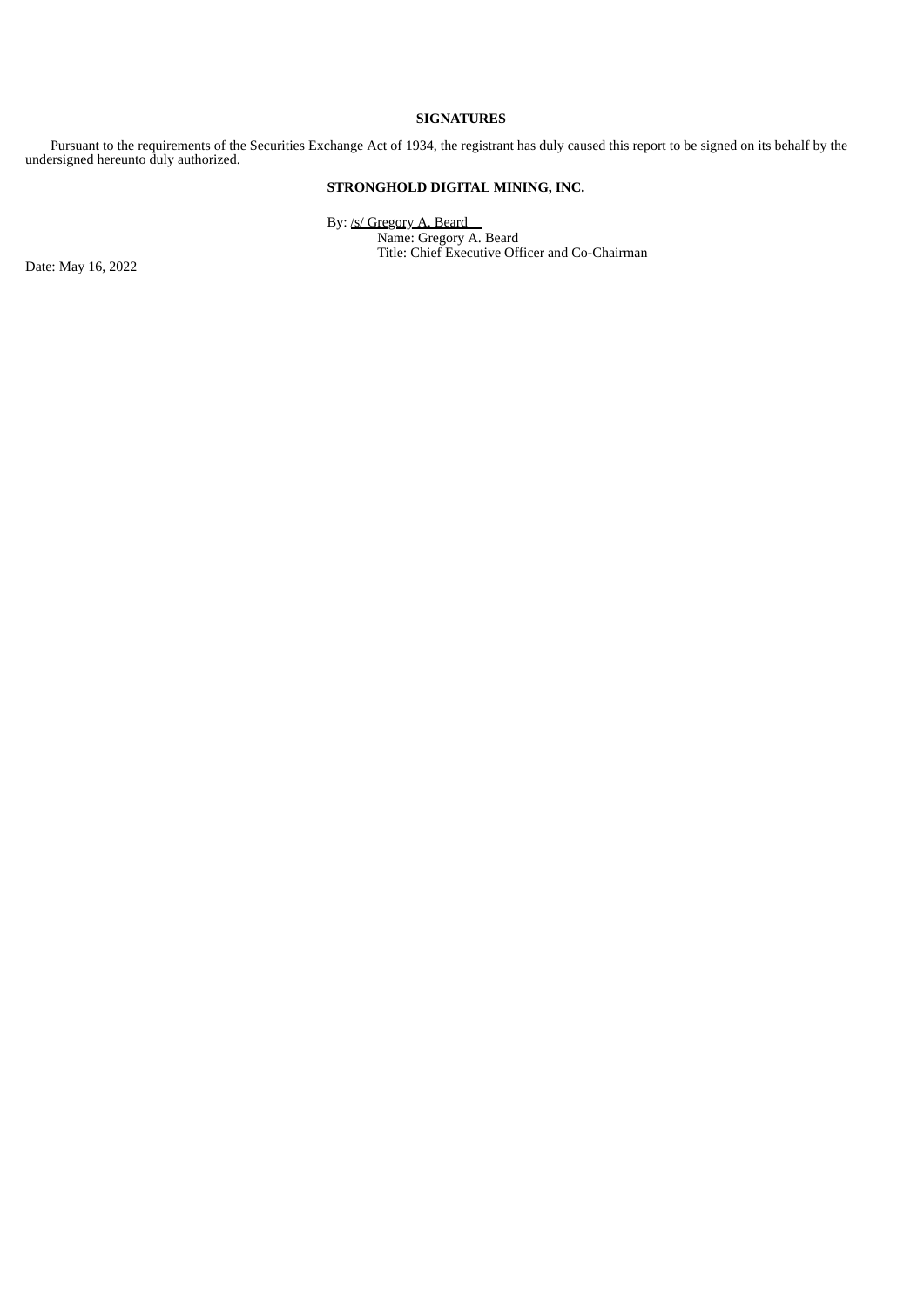# STRONGHØLD

 $-$  DIGITAL MINING-

#### <span id="page-3-0"></span>**Stronghold Digital Mining Reports First Quarter 2022 Results and Provides Operational Update**

**NEW YORK, May 16, 2022 – Stronghold Digital Mining, Inc. (Nasdaq: SDIG) ("Stronghold," or the "Company")** today reported financial results for its first quarter ended March 31, 2022 and provided an operational update.

#### **First Quarter 2022 and Recent Operational and Financial Highlights**

- Removed approximately 279,000 tons of coal refuse and returned approximately 179,000 tons of beneficial use ash to waste coal sites during the first quarter of 2022, facilitating the remediation of these sites.
- On May 15, 2022, the Company issued approximately \$33.8 million aggregate principal notes (the "Notes") bearing a coupon of 10.0% and a maturity date of May 15, 2024, plus approximately 6.3 million warrants, with a strike price of \$2.50, to certain investors. The Notes convert to preferred equity bearing an 8.0% coupon if the market capitalization exceeds \$400 million based on the 20-day VWAP price and there are 60 million shares outstanding or greater as of September 30, 2022. If those tests are not met as of September 30, 2022, the security remains a note bearing 10% coupon plus quarterly note amortization of the greater of 8% of revenue or \$5.4 million. The Notes can be repaid by the Company at any time without prepayment penalty.
- As of May 12, 2022, and pro forma for the issuance of the Notes and miner sales, which were executed after May 12, 2022, Stronghold had approximately \$47 million of cash & equivalents plus unrestricted BTC holdings and more than \$60 million of liquidity. These figures include \$27 million of cash proceeds from the issuance of the Notes and approximately \$10 million of cash proceeds from miner sales.
- Mined 438 Bitcoin during the first quarter of 2022, including 198 in March 2022; mined over 100 Bitcoin in first 13 days of May.
- Averaged hash rate of 0.9 exahash per second ("EH/s") in the first quarter of 2022.
- As of March 31, 2022, Stronghold had received a total of approximately 25,900 miners with total hash rate capacity of approximately 2.4 EH/s. As of May 12, 2022, the Company had received approximately 32,800 miners with total hash rate capacity of approximately 3.0 EH/s.
- Reiterating guidance to exit 2022 with 4.1 EH/s of installed hash rate capacity, which excludes all potential future deliveries of MinerVa miners. Note that this guidance is unaffected by recent miner sales related to our miner fleet optimization initiative.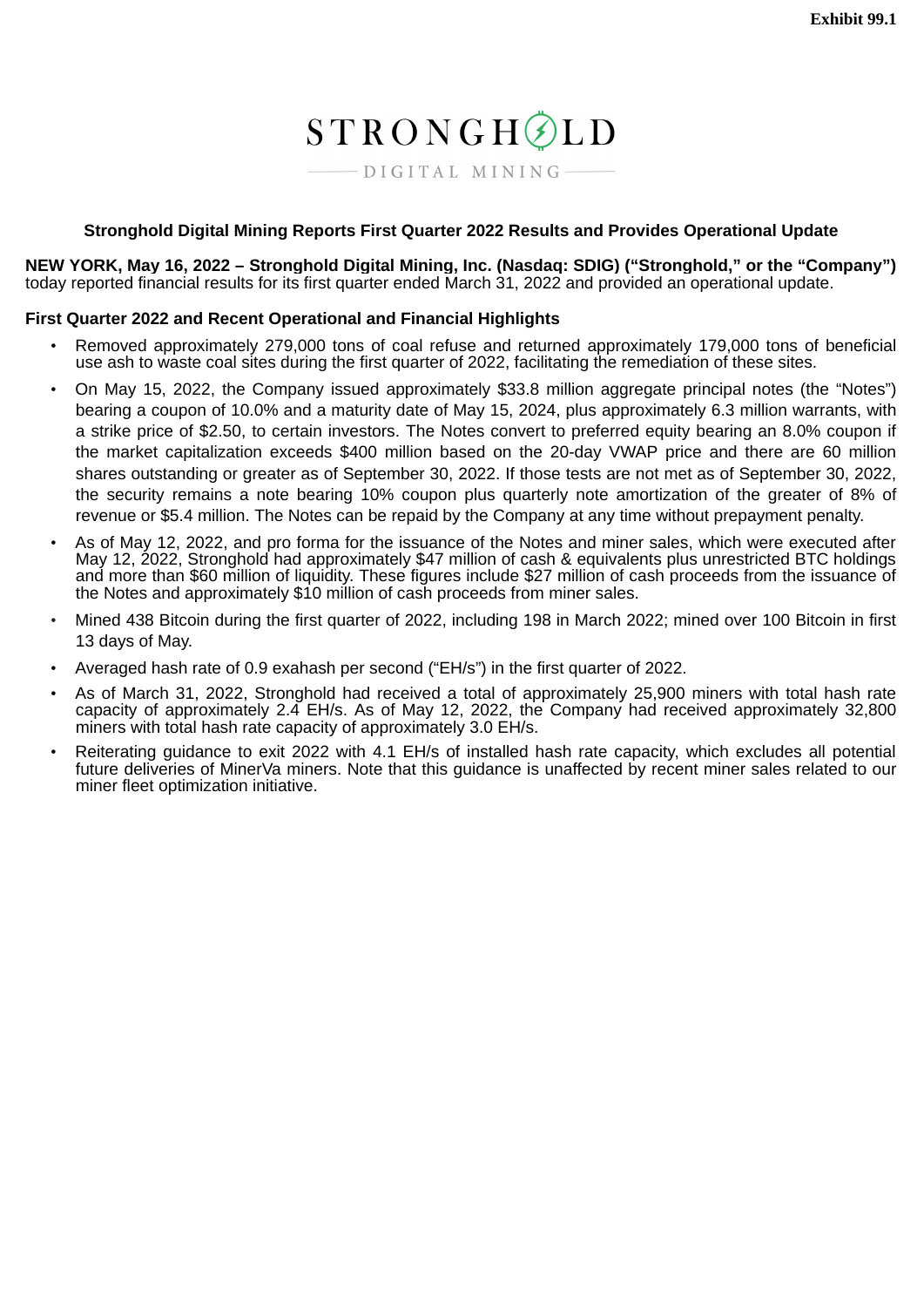#### **Management Commentary**

"Since we reported FY 2021 earnings on March 29, 2022, we believe that we have made significant progress on enhancing our operations, and we are executing on our goal of exceeding 4 EH/s by the end of the year," said Greg Beard, co-chairman and chief executive officer of Stronghold. "Earlier in the year, Stronghold chose to de-emphasize growth to focus on capital discipline and financial flexibility, and recent operational and financial initiatives, including our recent issuance of the Notes, have helped de-risk our funding needs, despite recent volatility in cryptocurrency markets.

"Furthermore, we believe that our vertically integrated business model provides us with differentiated downside protection that is misunderstood by the market. We built Stronghold with the expectation that volatility in the cryptocurrency markets could, at times, stress full-cycle returns throughout the industry. Owning our power assets, which sell power into the PJM grid, allows us to pivot to sell power opportunistically during periods when power prices are more favorable than Bitcoin mining economics. This powerful option has never been more valuable, and we are in the process of ensuring that our plants and datacenters have the ability to optimize for profitability during periods of weak Bitcoin prices and strong power prices.

#### **Cryptocurrency Mining Update**

During the first quarter of 2022, Stronghold mined approximately 438 Bitcoin. As of March 31, 2022, we had received approximately 25,900 miners with total hash rate capacity of approximately 2.4 EH/s. For the first quarter of 2022, Stronghold averaged a hash rate of approximately 0.9 EH/s, in line with previously announced guidance.

On April 20, 2022, switchgear failed at the datacenter at the Panther Creek power plant (the "Panther Creek Plant"), resulting in 10 days of downtime in cryptocurrency mining, during which time the Company instead sold power to the grid. Prior to the switchgear failure, the datacenter at the Panther Creek Plant was operating at approximately 1.2 EH/s. Normal mining operations resumed on April 30, 2022, and Stronghold estimates the lost mining associated with the outage to be approximately 55 Bitcoin, or approximately \$2.2 million, which was partially mitigated by energy revenue of \$0.8 million, resulting in a net impact of negative \$1.4 million. Stronghold has assessed critical and longlead-time equipment and is actively procuring additional parts, which will be held in inventory to mitigate the length and impact of any future outages.

As of May 12, 2022, the Company had received approximately 32,800 miners with total hash rate capacity of approximately 3.0 EH/s, of which approximately 24,000 miners, with hash rate capacity of approximately 2.3 EH/s, were installed and operational. As of May 12, 2022, Stronghold has entered into purchase agreements for approximately 12,000 additional miners with total hash rate capacity of approximately 1.2 EH/s, excluding potential future deliveries of MinerVa miners. The Company continues to have active and frequent conversations with MinerVa regarding future deliveries or other methods of extracting the value contractually owed to Stronghold. The Company does not have sufficient information from MinerVa to provide an update or a timeline on future deliveries, or if the Company can expect any future deliveries. MinerVa miners represent approximately 11% of Stronghold's current hash rate capacity and are expected to represent less than 6% of installed hash rate capacity by year end 2022.

Operations associated with the Company's profit-sharing arrangement at the Scrubgrass power plant (the "Scrubgrass Plant") are also progressing. On March 29, 2022, only four of 24 datacenter containers had been commissioned under the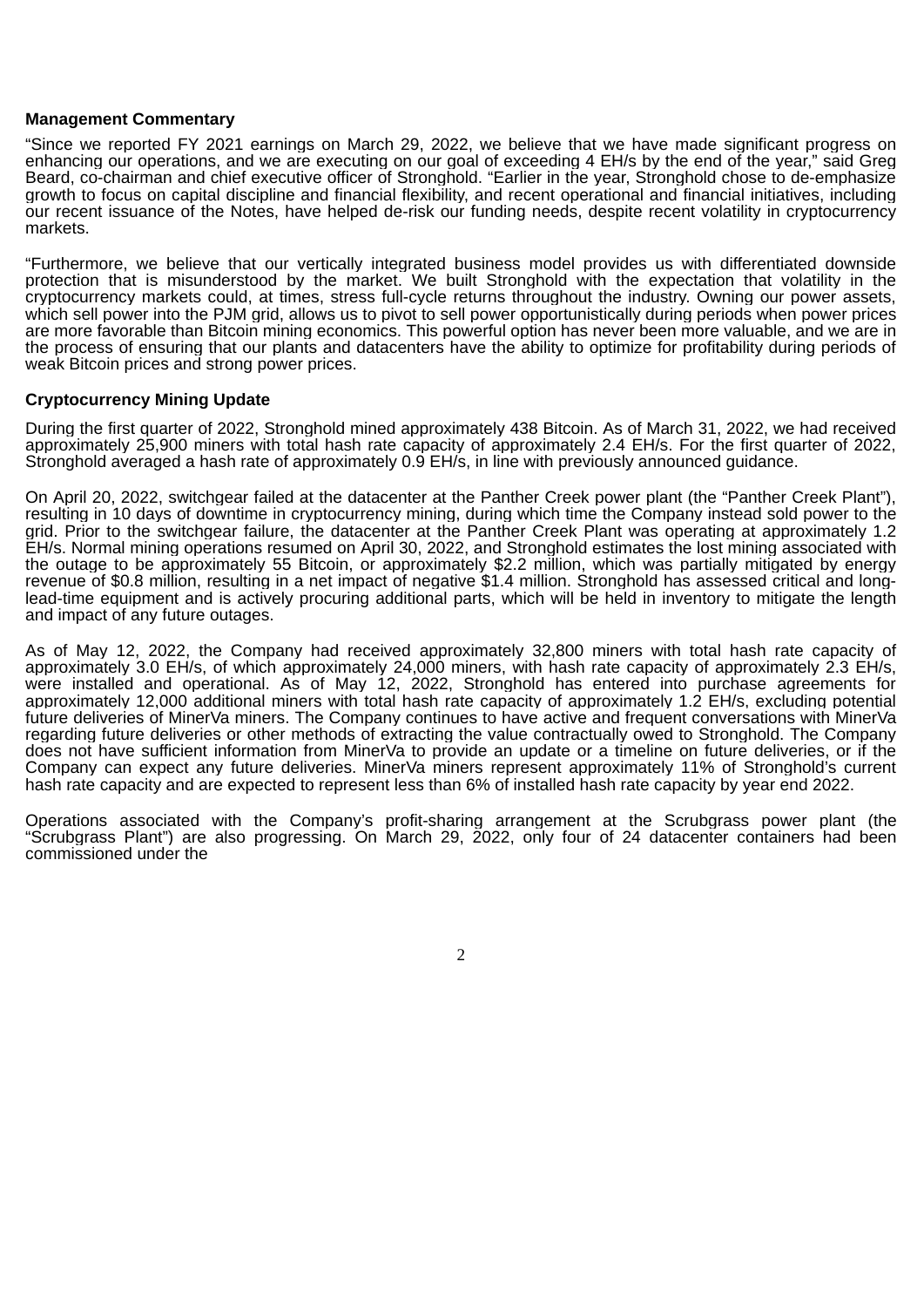arrangement, but, as of May 12, 2022, 10 additional datacenter containers had been commissioned, with an additional 10 datacenter containers expected to be commissioned within the next two months.

As of March 31, 2022 and May 12, 2022, Stronghold held on its balance sheet approximately 369 Bitcoin and approximately 285 Bitcoin, respectively.

#### **Power Assets Update**

Stronghold owns and operates approximately 165 MW of power generation capacity through its Scrubgrass Plant and its Panther Creek Plant, both coal refuse reclamation-to-energy facilities located in Pennsylvania. These plants generate power from coal refuse, which is a waste byproduct of legacy coal mining operations. The Commonwealth of Pennsylvania has designated coal refuse as a Tier II Alternative Energy Source, making the facilities eligible to earn renewable energy credits.

Stronghold's vertically integrated business model, which includes ownership of power assets, provides differentiated opportunities to create value, including during periods of higher power prices or lower Bitcoin prices. Since March 30, 2022, average forward power prices for June 2022 to May 2023, in the markets into which the Company sells power, have increased by nearly 70%, while Bitcoin prices have decreased more than 35% over the same time frame. This divergence has created opportunities for Stronghold to potentially generate more value selling power to the grid rather than powering its Bitcoin operations during certain timeframes. The Company is consistently evaluating the optimal strategy, which may include selling power to the grid during hours when on-peak power prices are in effect but remains committed to its Bitcoin mining operations.

As discussed in the Company's fourth quarter earnings release, the Scrubgrass Plant encountered greater-thananticipated downtime and operated at a lower utilization than expected during the fourth quarter of 2021 and the first quarter of 2022. Stronghold has been implementing upgrades to improve utilization, and average output increased by more than 20% in April 2022 compared to the first quarter of 2022. The upgrades remain on track to be completed by early in the second half of 2022, at which point uptime and utilization are expected to return to normalized levels.

The Company continues to evaluate opportunities to acquire additional power generation assets, including a coal refuse reclamation facility with 112 MW of power generation capacity that has been under a non-binding letter of intent to purchase since 2021.

#### **First Quarter 2022 Financial Results**

Revenues in the first quarter of 2022 increased 656% to \$28.7 million compared to \$3.8 million in the same quarter a year ago. The increase is primarily attributable to higher energy generation and cryptocurrency mining revenues.

Operating expenses in the first quarter of 2022 increased 1,074% to \$58.3 million compared to \$5.0 million in the same quarter a year ago. The increase is attributable to a \$12.2 million non-cash impairment on equipment deposits for MinerVa miners, an \$11.8 million increase in depreciation and amortization from deploying additional miners and transformers, a \$10.5 million increase in general and administrative expenses as the Company continues to scale operations, a \$9.1 million increase in operations and maintenance expense primarily driven by the additional Panther Creek plant and one-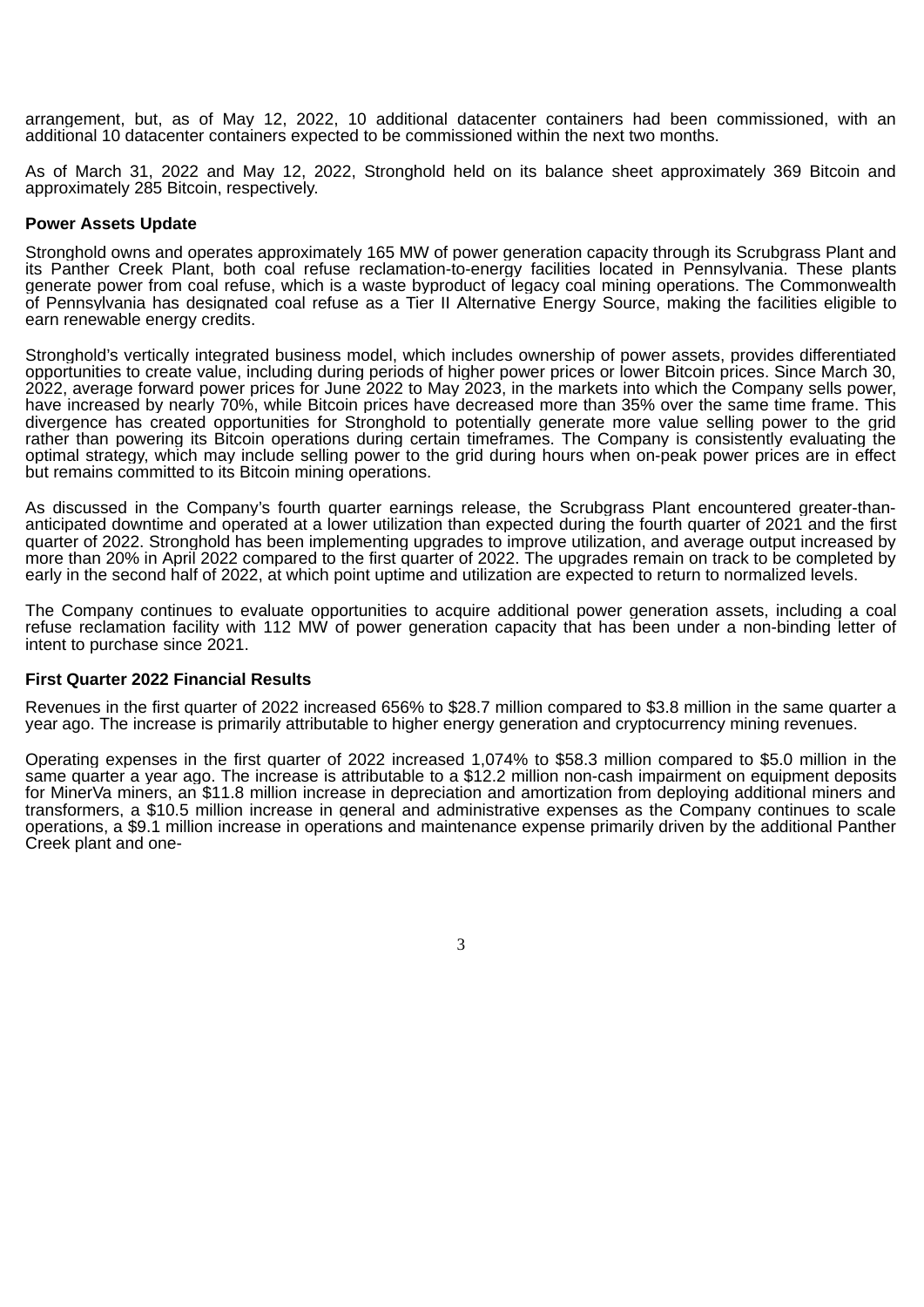time plant upgrades at Scrubgrass, a \$7.2 million increase in fuel expenses driven by higher power generation and \$2.5 million of non-cash impairment costs attributable to the declines in the price of Bitcoin.

Net loss for the first quarter of 2022 was (\$32.3) million compared to a net loss of (\$0.2) million for the same quarter a year ago.

Adjusted EBITDA for the first quarter of 2022 was \$3.8 million, compared to a loss of (\$0.3) million for the same quarter a year ago (see reconciliation of Non-GAAP financial measures).

Net cash used by operating activities in the first quarter of 2022 was (\$2.5) million compared to \$3.0 million of net cash provided by operating activities in the same quarter a year ago.

Stronghold ended the quarter with approximately \$25.5 million in cash, \$5.1 million in unrestricted digital currencies and approximately \$110.8 million in debt.

#### **Liquidity and Capital Resources**

Stronghold ended the first quarter of 2022 with total liquidity of approximately \$48.6 million, comprising approximately \$25.5 million in cash, approximately \$5.1 million in unrestricted digital currencies and approximately \$18.0 million in availability under its existing equipment financing agreements.

Subsequent to the end of the first quarter of 2022, the Company raised \$27.0 million from certain investors through the issuance of the Notes and sold Bitcoin miners with hash rate capacity of approximately 332 PH/s for approximately \$16.9 million. Approximately \$9.9 million of cash and approximately \$7.0mm reduction of future 2022 capital expenditures.

As of May 12, 2022, and pro forma for the issuance of the Notes and the sales of Bitcoin miners, total liquidity was approximately \$61 million, including cash, unrestricted digital currencies and availability under existing financing agreements.

Stronghold believes its liquidity position, combined with expected operating cash flow, will be sufficient to meet all existing commitments and fund operations. The Company also believes that incremental liquidity can be created through proceeds related to Bitcoin miner fleet management and optimization, including potential miner sales and through additional equipment financing agreements, if necessary.

#### **Conference Call**

Stronghold will host a conference call today, May 16, 2022 at 5:00 p.m. Eastern Time (2:00 p.m. Pacific Time) with an accompanying presentation to discuss these results. A question-and-answer session will follow management's presentation.

To participate, please dial the appropriate number at least ten minutes prior to the start time and ask for the Stronghold Digital Mining conference call.

4

U.S. dial-in number: 1-844-705-8583 International number: 1-270-215-9880 Conference ID: 3498036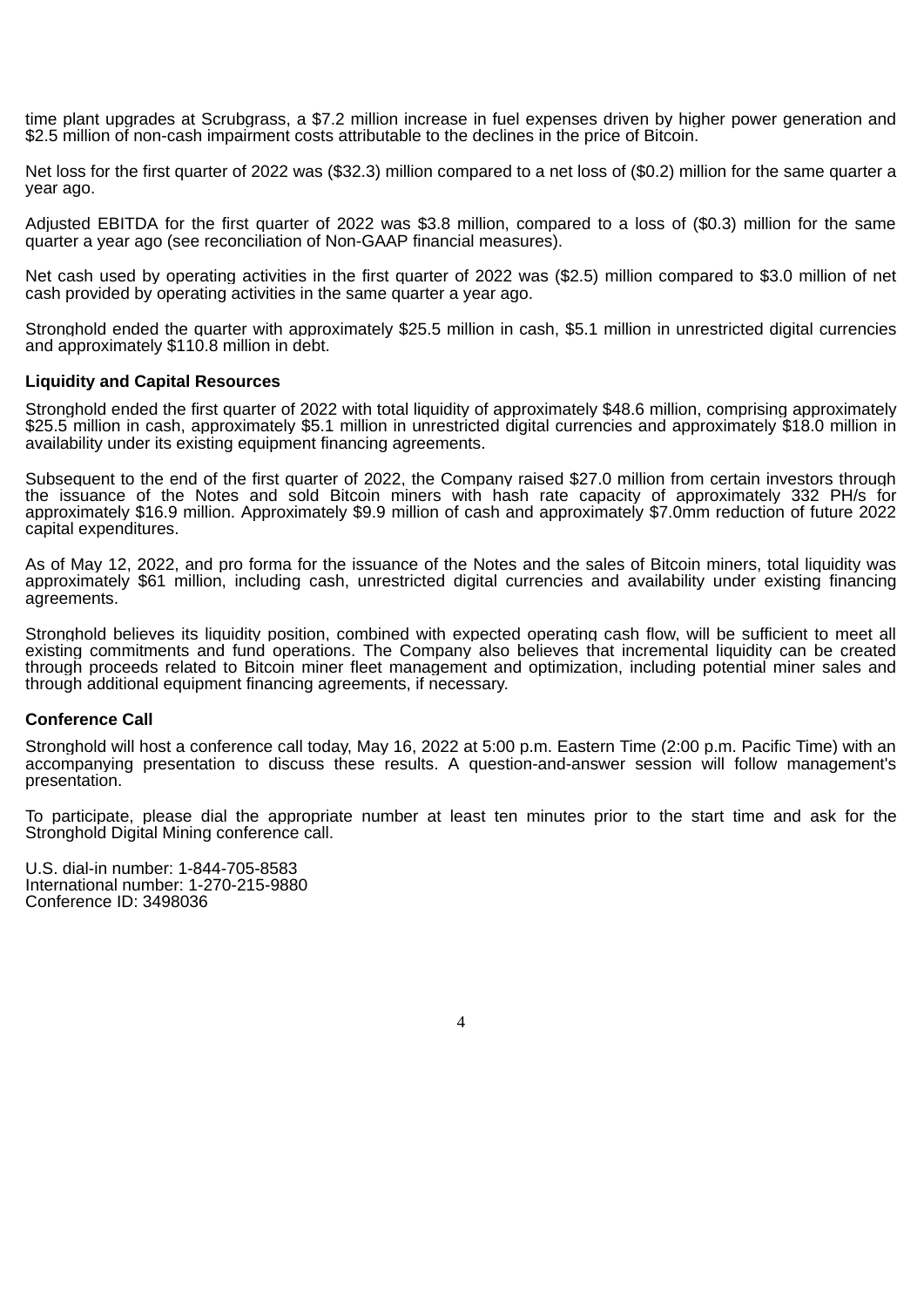The conference call will broadcast live and be available for replay here.

A replay of the call will be available after 8:00 p.m. Eastern time on the same day through May 30, 2022 at 8:00 p.m. Eastern time.

Toll-free replay number: 1-855-859-2056 International replay number: 1-404-537-3406 Conference ID: 3498036

#### **About Stronghold Digital Mining, Inc.**

Stronghold is a vertically integrated Bitcoin mining company with an emphasis on environmentally beneficial operations. Stronghold houses its miners at its wholly owned and operated Scrubgrass Plant and Panther Creek Plant, both of which are low-cost, environmentally beneficial coal refuse power generation facilities in Pennsylvania.

#### **Cautionary Statement Concerning Forward-Looking Statements**

Certain statements contained in this press release constitute "forward-looking statements." within the meaning of the Private Securities Litigation Reform Act of 1995. You can identify forward-looking statements because they contain words such as "believes," "expects," "may," "will," "should," "seeks," "approximately," "intends," "plans," "estimates" or "anticipates" or the negative of these words and phrases or similar words or phrases which are predictions of or indicate future events or trends and which do not relate solely to historical matters. Forward-looking statements and the business prospects of Stronghold are subject to a number of risks and uncertainties that may cause Stronghold's actual results in future periods to differ materially from the forward-looking statements. These risks and uncertainties include, among other things: the hybrid nature of our business model, which is highly dependent on the price of Bitcoin; our dependence on the level of demand and financial performance of the crypto asset industry; our ability to manage growth, business, financial results and results of operations; uncertainty regarding our evolving business model; our ability to retain management and key personnel and the integration of new management; our ability to raise capital to fund business growth; our ability to maintain sufficient liquidity to fund operations, growth and acquisitions; our substantial indebtedness and its effect on our results of operations and our financial condition; uncertainty regarding the outcomes of any investigations or proceedings; our ability to enter into purchase agreements, acquisitions and financing transactions; public health crises, epidemics, and pandemics such as the coronavirus pandemic; our ability to procure crypto asset mining equipment from foreign-based suppliers; our ability to maintain our relationships with our third party brokers and our dependence on their performance; our ability to procure crypto asset mining equipment; developments and changes in laws and regulations, including increased regulation of the crypto asset industry through legislative action and revised rules and standards applied by The Financial Crimes Enforcement Network under the authority of the U.S. Bank Secrecy Act and the Investment Company Act; the future acceptance and/or widespread use of, and demand for, Bitcoin and other crypto assets; our ability to respond to price fluctuations and rapidly changing technology; our ability to operate our coal refuse power generation facilities as planned; our ability to avail ourselves of tax credits for the clean-up of coal refuse piles; and legislative or regulatory changes, and liability under, or any future inability to comply with, existing or future energy regulations or requirements. More information on these risks and other potential factors that could affect our financial results is included in our filings with the Securities and Exchange Commission, including in the "Risk Factors" and "Management's Discussion and Analysis of Financial Condition and Results of Operations" sections of our Annual Report on Form 10-K filed on March 29, 2022. Any forward-looking statement speaks only as of the date as of which such statement is made, and, except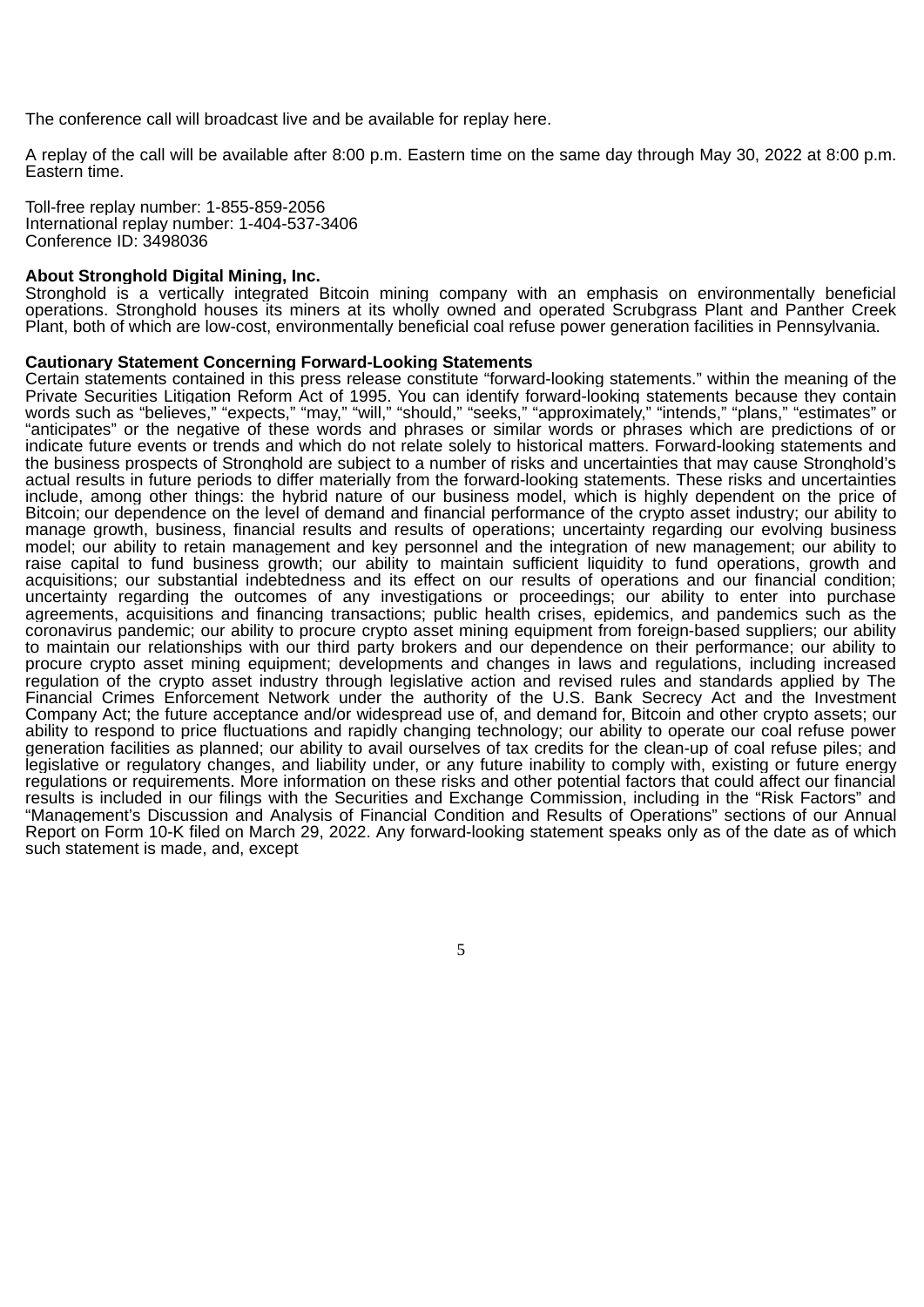as required by law, we undertake no obligation to update or revise publicly any forward-looking statements, whether because of new information, future events, or otherwise.

|         | .,<br>٠ |             |
|---------|---------|-------------|
|         | ٠       |             |
| ×<br>M. |         | I<br>I<br>٩ |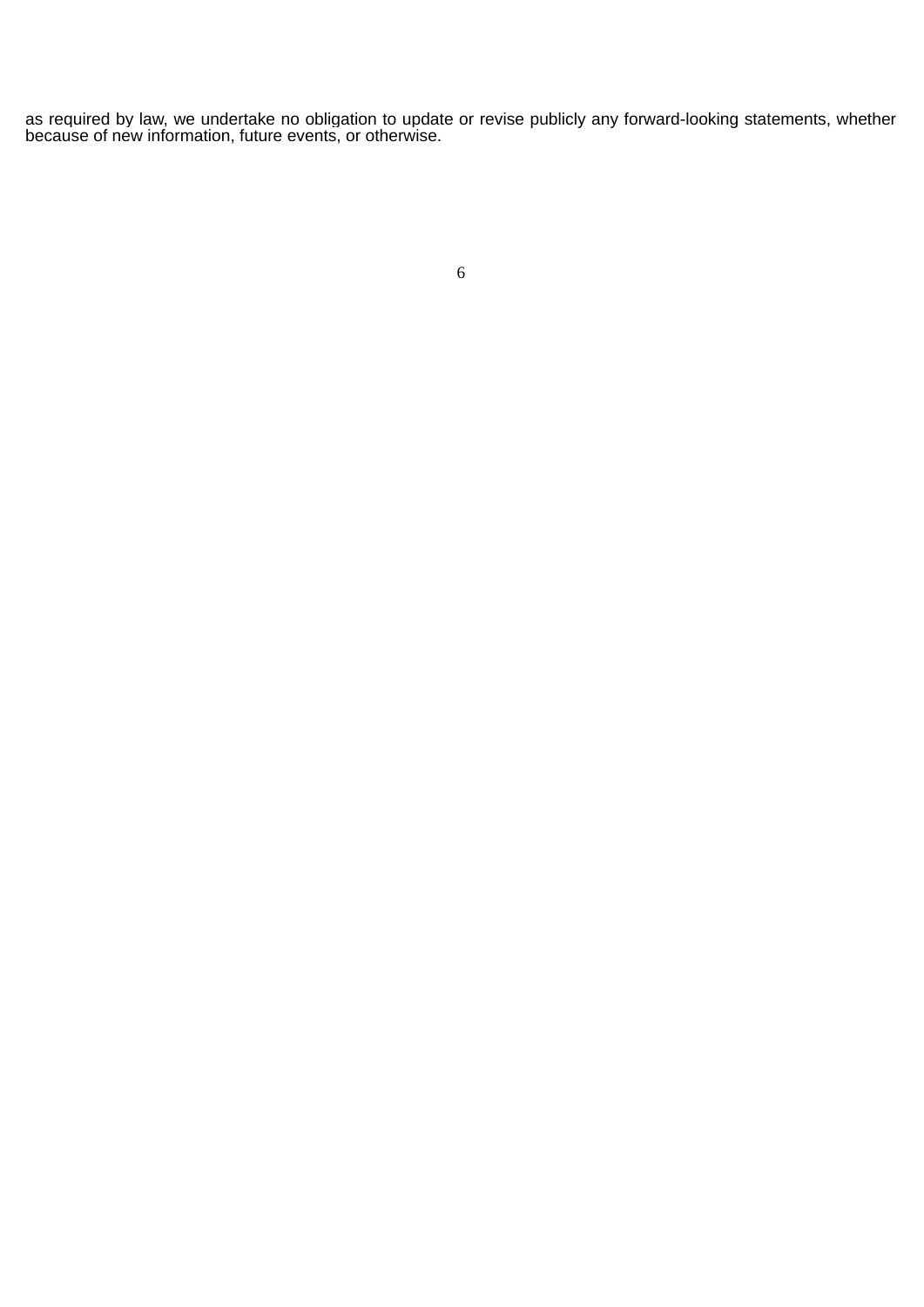#### **STRONGHOLD DIGITAL MINING, INC. UNAUDITED CONDENSED CONSOLIDATED BALANCE SHEETS**

|                                                                                                                                                         | March 31,<br>2022 | <b>December 31, 2021</b> |
|---------------------------------------------------------------------------------------------------------------------------------------------------------|-------------------|--------------------------|
|                                                                                                                                                         | (unaudited)       |                          |
| <b>CURRENT ASSETS</b>                                                                                                                                   |                   |                          |
| Cash                                                                                                                                                    | \$<br>25,480,693  | 31,790,115<br>\$         |
| Digital currencies                                                                                                                                      | 5,104,861         | 7,718,221                |
| Digital currencies restricted                                                                                                                           | 8,763,725         | 2,699,644                |
| Accounts receivable                                                                                                                                     | 1,701,331         | 2,111,855                |
| Due from related party                                                                                                                                  | 864,625           |                          |
| Prepaid insurance                                                                                                                                       | 4,449,106         | 6,301,701                |
| Inventory                                                                                                                                               | 3,552,028         | 3,372,254                |
| Other current assets                                                                                                                                    | 698,882           | 661.640                  |
| <b>Total Current Assets</b>                                                                                                                             | 50,615,251        | 54,655,430               |
| <b>EQUIPMENT DEPOSITS</b>                                                                                                                               | 98,577,594        | 130,999,398              |
| PROPERTY, PLANT AND EQUIPMENT, NET                                                                                                                      | 220,200,769       | 166,657,155              |
| <b>LAND</b>                                                                                                                                             | 1,748,439         | 1,748,440                |
| <b>ROAD BOND</b>                                                                                                                                        | 211,958           | 211,958                  |
| <b>SECURITY DEPOSITS</b>                                                                                                                                | 348,888           | 348,888                  |
| <b>TOTAL ASSETS</b>                                                                                                                                     | 371,702,899<br>\$ | 354,621,269<br>\$        |
| <b>CURRENT LIABILITIES</b>                                                                                                                              |                   |                          |
| Current portion of long-term debt-net of discounts/issuance fees                                                                                        | \$<br>76,226,400  | 45,799,651<br>\$         |
| Financed insurance premiums                                                                                                                             | 2,467,573         | 4,299,721                |
| Forward sale contract                                                                                                                                   | 8,570,236         | 7,116,488                |
| Accounts payable                                                                                                                                        | 28,239,743        | 28,650,659               |
| Due to related parties                                                                                                                                  | 1,499,307         | 1,430,660                |
| <b>Accrued liabilities</b>                                                                                                                              | 7,357,537         | 5,053,957                |
| <b>Total Current Liabilities</b>                                                                                                                        | 124,360,796       | 92,351,136               |
| <b>LONG-TERM LIABILITIES</b>                                                                                                                            |                   |                          |
| Asset retirement obligation                                                                                                                             | 980,032           | 973,948                  |
| <b>Contract liabilities</b>                                                                                                                             | 132,093           | 187,835                  |
| Paycheck Protection Program Loan                                                                                                                        | 841,670           | 841,670                  |
| Long-term debt-net of discounts/issuance fees                                                                                                           | 32,063,889        | 18,378,841               |
| Total Long-Term Liabilities                                                                                                                             | 34,017,684        | 20,382,294               |
| <b>Total Liabilities</b>                                                                                                                                | 158,378,480       | 112,733,430              |
| <b>COMMITMENTS AND CONTINGENCIES</b>                                                                                                                    |                   |                          |
| <b>REDEEMABLE COMMON STOCK</b>                                                                                                                          |                   |                          |
| Common Stock - Class V, \$0,0001 par value; 34,560,000 shares authorized, and 27,057,600 and 27,057,600<br>shares issued and outstanding, respectively  | 172,704,220       | 301,052,617              |
| Total redeemable common stock                                                                                                                           | 172,704,220       | 301,052,617              |
| STOCKHOLDERS' EQUITY / (DEFICIT)                                                                                                                        |                   |                          |
| General partners                                                                                                                                        |                   |                          |
| Limited partners                                                                                                                                        |                   |                          |
| Non-controlling Series A redeemable and convertible preferred stock, \$0.0001 par value, aggregate liquidation                                          |                   |                          |
| value $$5,000,000$ . $1,152,000$ and $1,152,000$ issued and outstanding, respectively                                                                   | 36,898,361        | 37,670,161               |
| Common Stock – Class A, \$0.0001 par value; 685,440,000 shares authorized, and 20,020,877 and 20,016,067<br>shares issued and outstanding, respectively | 2,002             | 2,002                    |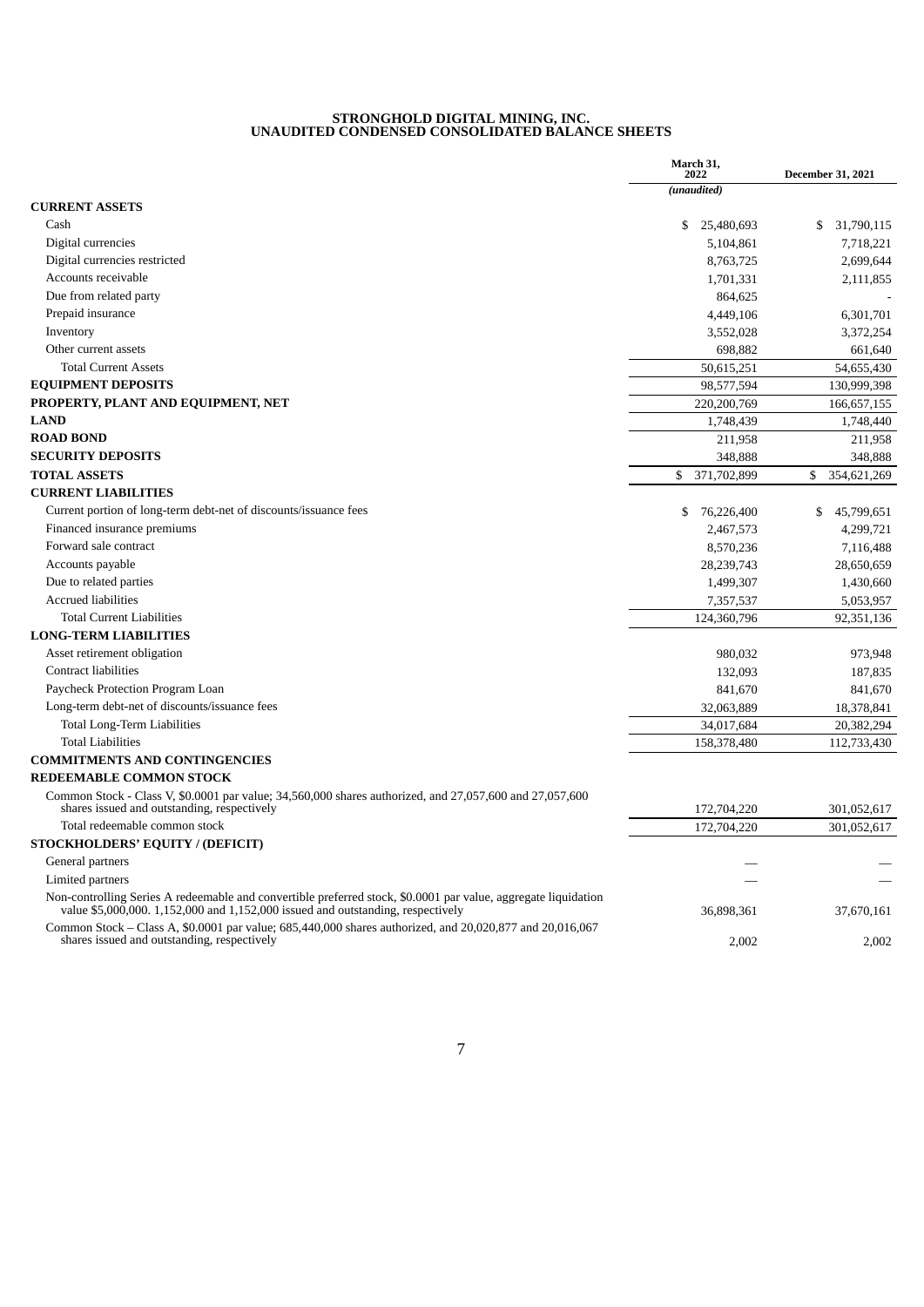| Accumulated deficits                                       | (241, 895, 906) | (338,709,688)  |
|------------------------------------------------------------|-----------------|----------------|
| Additional paid-in capital                                 | 245.615.742     | 241,872,747    |
| Stockholders' equity / (deficit)                           | 40.620.199      | (59, 164, 778) |
| Total                                                      | 213,324,419     | 241,887,839    |
| TOTAL LIABILITIES, MEZZANINE EQUITY AND EQUITY / (DEFICIT) | \$ 371,702,899  | 354,621,269    |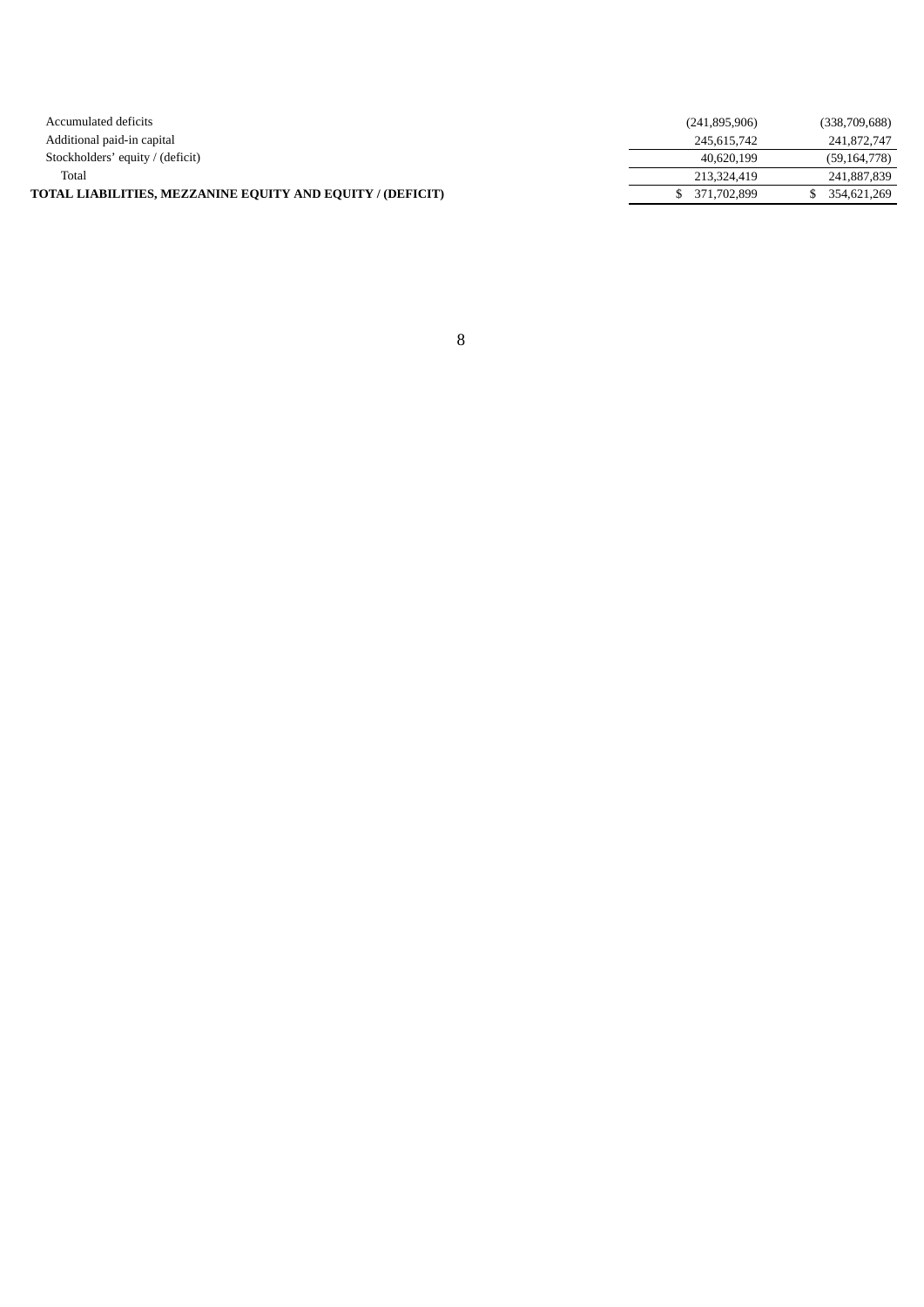#### **STRONGHOLD DIGITAL MINING, INC. UNAUDITED CONDENSED CONSOLIDATED STATEMENTS OF OPERATIONS**

| <b>Consolidated</b><br><b>Combined</b><br>March 31.<br>March 31,<br>2022<br>2021<br>(unaudited)<br>(unaudited)<br>\$<br>8,362,801<br>\$<br>1,915,856<br>Energy<br>Capacity<br>687,690<br>2,044,427<br>Cryptocurrency hosting<br>555,747<br>67,876<br>Cryptocurrency mining<br>18,204,193<br>516,259<br>Other<br>20,762<br>122,782<br>Total operating revenues<br>28,700,059<br>3,798,334<br>Fuel<br>9,338,394<br>2,172,109<br>Operations and maintenance<br>1,370,688<br>10,520,305<br>General and administrative<br>11,424,231<br>910,876<br>Impairments on digital currencies<br>2,506,172<br>Impairments on equipment deposits<br>12,228,742<br>Depreciation and amortization<br>12,319,581<br>517,443<br>58,337,425<br>Total operating expenses<br>4,971,116<br>(29, 637, 366)<br>(1, 172, 782)<br>Interest expense<br>(78, 640)<br>(2,911,452)<br>Gain on extinguishment of PPP loan<br>638,800<br>Realized gain (loss) on sale of digital currencies<br>751,110<br>143,881<br>Changes in fair value of warrant liabilities<br>Realized gain (loss) on disposal of fixed asset<br>(44,958)<br>Changes in fair value of forward sale derivative<br>(483, 749)<br>Waste coal credits<br>211,890<br>Other<br>20,000<br>17,895<br>Total other income / (expense)<br>(2,669,049)<br>933,826<br>\$<br>(238, 956)<br>\$<br>(32, 306, 416)<br>\$<br>(18,897,638)<br>\$<br>(13, 408, 778)<br>\$<br>(0.66)<br>\$<br>(0.66)<br>20,206,103<br>20,206,103 |                                                     | Three months ended, |  |
|---------------------------------------------------------------------------------------------------------------------------------------------------------------------------------------------------------------------------------------------------------------------------------------------------------------------------------------------------------------------------------------------------------------------------------------------------------------------------------------------------------------------------------------------------------------------------------------------------------------------------------------------------------------------------------------------------------------------------------------------------------------------------------------------------------------------------------------------------------------------------------------------------------------------------------------------------------------------------------------------------------------------------------------------------------------------------------------------------------------------------------------------------------------------------------------------------------------------------------------------------------------------------------------------------------------------------------------------------------------------------------------------------------------------------------------------------|-----------------------------------------------------|---------------------|--|
|                                                                                                                                                                                                                                                                                                                                                                                                                                                                                                                                                                                                                                                                                                                                                                                                                                                                                                                                                                                                                                                                                                                                                                                                                                                                                                                                                                                                                                                   |                                                     |                     |  |
|                                                                                                                                                                                                                                                                                                                                                                                                                                                                                                                                                                                                                                                                                                                                                                                                                                                                                                                                                                                                                                                                                                                                                                                                                                                                                                                                                                                                                                                   |                                                     |                     |  |
|                                                                                                                                                                                                                                                                                                                                                                                                                                                                                                                                                                                                                                                                                                                                                                                                                                                                                                                                                                                                                                                                                                                                                                                                                                                                                                                                                                                                                                                   |                                                     |                     |  |
|                                                                                                                                                                                                                                                                                                                                                                                                                                                                                                                                                                                                                                                                                                                                                                                                                                                                                                                                                                                                                                                                                                                                                                                                                                                                                                                                                                                                                                                   | <b>OPERATING REVENUES</b>                           |                     |  |
|                                                                                                                                                                                                                                                                                                                                                                                                                                                                                                                                                                                                                                                                                                                                                                                                                                                                                                                                                                                                                                                                                                                                                                                                                                                                                                                                                                                                                                                   |                                                     |                     |  |
|                                                                                                                                                                                                                                                                                                                                                                                                                                                                                                                                                                                                                                                                                                                                                                                                                                                                                                                                                                                                                                                                                                                                                                                                                                                                                                                                                                                                                                                   |                                                     |                     |  |
|                                                                                                                                                                                                                                                                                                                                                                                                                                                                                                                                                                                                                                                                                                                                                                                                                                                                                                                                                                                                                                                                                                                                                                                                                                                                                                                                                                                                                                                   |                                                     |                     |  |
|                                                                                                                                                                                                                                                                                                                                                                                                                                                                                                                                                                                                                                                                                                                                                                                                                                                                                                                                                                                                                                                                                                                                                                                                                                                                                                                                                                                                                                                   |                                                     |                     |  |
|                                                                                                                                                                                                                                                                                                                                                                                                                                                                                                                                                                                                                                                                                                                                                                                                                                                                                                                                                                                                                                                                                                                                                                                                                                                                                                                                                                                                                                                   |                                                     |                     |  |
|                                                                                                                                                                                                                                                                                                                                                                                                                                                                                                                                                                                                                                                                                                                                                                                                                                                                                                                                                                                                                                                                                                                                                                                                                                                                                                                                                                                                                                                   |                                                     |                     |  |
|                                                                                                                                                                                                                                                                                                                                                                                                                                                                                                                                                                                                                                                                                                                                                                                                                                                                                                                                                                                                                                                                                                                                                                                                                                                                                                                                                                                                                                                   | <b>OPERATING EXPENSES</b>                           |                     |  |
|                                                                                                                                                                                                                                                                                                                                                                                                                                                                                                                                                                                                                                                                                                                                                                                                                                                                                                                                                                                                                                                                                                                                                                                                                                                                                                                                                                                                                                                   |                                                     |                     |  |
|                                                                                                                                                                                                                                                                                                                                                                                                                                                                                                                                                                                                                                                                                                                                                                                                                                                                                                                                                                                                                                                                                                                                                                                                                                                                                                                                                                                                                                                   |                                                     |                     |  |
|                                                                                                                                                                                                                                                                                                                                                                                                                                                                                                                                                                                                                                                                                                                                                                                                                                                                                                                                                                                                                                                                                                                                                                                                                                                                                                                                                                                                                                                   |                                                     |                     |  |
|                                                                                                                                                                                                                                                                                                                                                                                                                                                                                                                                                                                                                                                                                                                                                                                                                                                                                                                                                                                                                                                                                                                                                                                                                                                                                                                                                                                                                                                   |                                                     |                     |  |
|                                                                                                                                                                                                                                                                                                                                                                                                                                                                                                                                                                                                                                                                                                                                                                                                                                                                                                                                                                                                                                                                                                                                                                                                                                                                                                                                                                                                                                                   |                                                     |                     |  |
|                                                                                                                                                                                                                                                                                                                                                                                                                                                                                                                                                                                                                                                                                                                                                                                                                                                                                                                                                                                                                                                                                                                                                                                                                                                                                                                                                                                                                                                   |                                                     |                     |  |
|                                                                                                                                                                                                                                                                                                                                                                                                                                                                                                                                                                                                                                                                                                                                                                                                                                                                                                                                                                                                                                                                                                                                                                                                                                                                                                                                                                                                                                                   |                                                     |                     |  |
|                                                                                                                                                                                                                                                                                                                                                                                                                                                                                                                                                                                                                                                                                                                                                                                                                                                                                                                                                                                                                                                                                                                                                                                                                                                                                                                                                                                                                                                   | <b>NET OPERATING LOSS</b>                           |                     |  |
|                                                                                                                                                                                                                                                                                                                                                                                                                                                                                                                                                                                                                                                                                                                                                                                                                                                                                                                                                                                                                                                                                                                                                                                                                                                                                                                                                                                                                                                   | <b>OTHER INCOME (EXPENSE)</b>                       |                     |  |
|                                                                                                                                                                                                                                                                                                                                                                                                                                                                                                                                                                                                                                                                                                                                                                                                                                                                                                                                                                                                                                                                                                                                                                                                                                                                                                                                                                                                                                                   |                                                     |                     |  |
|                                                                                                                                                                                                                                                                                                                                                                                                                                                                                                                                                                                                                                                                                                                                                                                                                                                                                                                                                                                                                                                                                                                                                                                                                                                                                                                                                                                                                                                   |                                                     |                     |  |
|                                                                                                                                                                                                                                                                                                                                                                                                                                                                                                                                                                                                                                                                                                                                                                                                                                                                                                                                                                                                                                                                                                                                                                                                                                                                                                                                                                                                                                                   |                                                     |                     |  |
|                                                                                                                                                                                                                                                                                                                                                                                                                                                                                                                                                                                                                                                                                                                                                                                                                                                                                                                                                                                                                                                                                                                                                                                                                                                                                                                                                                                                                                                   |                                                     |                     |  |
|                                                                                                                                                                                                                                                                                                                                                                                                                                                                                                                                                                                                                                                                                                                                                                                                                                                                                                                                                                                                                                                                                                                                                                                                                                                                                                                                                                                                                                                   |                                                     |                     |  |
|                                                                                                                                                                                                                                                                                                                                                                                                                                                                                                                                                                                                                                                                                                                                                                                                                                                                                                                                                                                                                                                                                                                                                                                                                                                                                                                                                                                                                                                   |                                                     |                     |  |
|                                                                                                                                                                                                                                                                                                                                                                                                                                                                                                                                                                                                                                                                                                                                                                                                                                                                                                                                                                                                                                                                                                                                                                                                                                                                                                                                                                                                                                                   |                                                     |                     |  |
|                                                                                                                                                                                                                                                                                                                                                                                                                                                                                                                                                                                                                                                                                                                                                                                                                                                                                                                                                                                                                                                                                                                                                                                                                                                                                                                                                                                                                                                   |                                                     |                     |  |
|                                                                                                                                                                                                                                                                                                                                                                                                                                                                                                                                                                                                                                                                                                                                                                                                                                                                                                                                                                                                                                                                                                                                                                                                                                                                                                                                                                                                                                                   |                                                     |                     |  |
|                                                                                                                                                                                                                                                                                                                                                                                                                                                                                                                                                                                                                                                                                                                                                                                                                                                                                                                                                                                                                                                                                                                                                                                                                                                                                                                                                                                                                                                   | <b>NET LOSS</b>                                     |                     |  |
|                                                                                                                                                                                                                                                                                                                                                                                                                                                                                                                                                                                                                                                                                                                                                                                                                                                                                                                                                                                                                                                                                                                                                                                                                                                                                                                                                                                                                                                   | NET LOSS - attributable to non-controlling interest |                     |  |
|                                                                                                                                                                                                                                                                                                                                                                                                                                                                                                                                                                                                                                                                                                                                                                                                                                                                                                                                                                                                                                                                                                                                                                                                                                                                                                                                                                                                                                                   | <b>NET LOSS - Stronghold Digital Mining, Inc</b>    |                     |  |
|                                                                                                                                                                                                                                                                                                                                                                                                                                                                                                                                                                                                                                                                                                                                                                                                                                                                                                                                                                                                                                                                                                                                                                                                                                                                                                                                                                                                                                                   | NET LOSS attributable to Class A Common Shares(1)   |                     |  |
|                                                                                                                                                                                                                                                                                                                                                                                                                                                                                                                                                                                                                                                                                                                                                                                                                                                                                                                                                                                                                                                                                                                                                                                                                                                                                                                                                                                                                                                   | <b>Basic</b>                                        |                     |  |
|                                                                                                                                                                                                                                                                                                                                                                                                                                                                                                                                                                                                                                                                                                                                                                                                                                                                                                                                                                                                                                                                                                                                                                                                                                                                                                                                                                                                                                                   | Diluted                                             |                     |  |
|                                                                                                                                                                                                                                                                                                                                                                                                                                                                                                                                                                                                                                                                                                                                                                                                                                                                                                                                                                                                                                                                                                                                                                                                                                                                                                                                                                                                                                                   | <b>Class A Common Shares Outstanding(1)</b>         |                     |  |
|                                                                                                                                                                                                                                                                                                                                                                                                                                                                                                                                                                                                                                                                                                                                                                                                                                                                                                                                                                                                                                                                                                                                                                                                                                                                                                                                                                                                                                                   | Basic                                               |                     |  |
|                                                                                                                                                                                                                                                                                                                                                                                                                                                                                                                                                                                                                                                                                                                                                                                                                                                                                                                                                                                                                                                                                                                                                                                                                                                                                                                                                                                                                                                   | Diluted                                             |                     |  |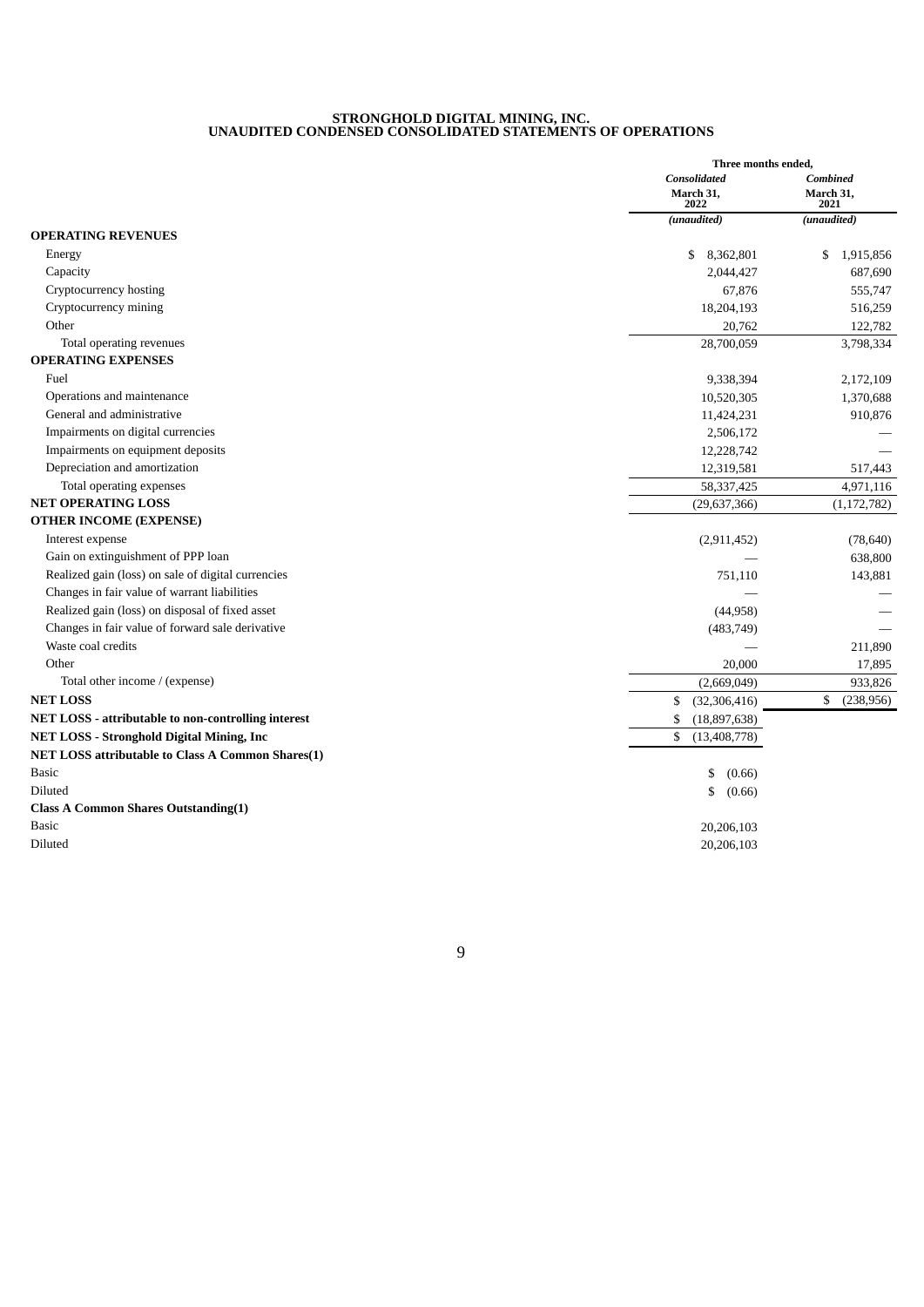#### **STRONGHOLD DIGITAL MINING, INC. UNAUDITED CONDENSED CONSOLIDATED STATEMENTS OF CASH FLOWS**

|                                                                                 | Three months ended,           |                               |
|---------------------------------------------------------------------------------|-------------------------------|-------------------------------|
|                                                                                 | March 31, 2022<br>(unaudited) | March 31, 2021<br>(unaudited) |
| <b>CASH FLOWS FROM OPERATING ACTIVITIES</b>                                     |                               |                               |
| Net Loss                                                                        | \$<br>(32,306,416)            | \$<br>(238,956)               |
| Adjustments to reconcile net loss to net cash provided by operating activities: |                               |                               |
| Depreciation and Amortization - PP&E                                            | 12,319,581                    | 517,443                       |
| Forgiveness of PPP loan                                                         |                               | (638, 800)                    |
| Realized (gain) loss on sale of derivatives                                     |                               |                               |
| Realized (gain) loss on sale of digital currency                                | (751, 110)                    | (143, 881)                    |
| Realized (gain) loss on disposal of fixed assets                                | 44,958                        |                               |
| Amortization of debt issuance costs                                             | 881,463                       |                               |
| <b>Stock Compensation</b>                                                       | 2,592,995                     |                               |
| Impairments on digital currencies                                               | 2,506,172                     |                               |
| Impairments on equipment deposits                                               |                               |                               |
| Changes in fair value of forward sale derivative                                | 12,228,742                    |                               |
|                                                                                 | 483,749                       |                               |
| (Increase) decrease in assets:<br>Digital currencies                            |                               |                               |
| Accounts receivable                                                             | (3,450,721)                   | (516, 259)                    |
|                                                                                 | 410,525                       | (298, 765)                    |
| Prepaid Insurance                                                               | 1,852,595                     |                               |
| Due from related party                                                          | (864, 624)                    | 302,973                       |
| Inventory                                                                       | (179, 774)                    | 114,750                       |
| Other current assets                                                            | (37, 242)                     | (35, 782)                     |
| Increase (decrease) in liabilities:                                             |                               |                               |
| Accounts payable                                                                | (410, 916)                    | 3,348,824                     |
| Due to related parties                                                          | 68,647                        | 319,071                       |
| <b>Accrued liabilities</b>                                                      | 2,164,896                     | 227,167                       |
| <b>Contract liabilities</b>                                                     | (55, 742)                     |                               |
| NET CASH PROVIDED BY (USED) OPERATING ACTIVITIES                                | (2,502,222)                   | 2,957,785                     |
| <b>CASH FLOWS FROM INVESTING ACTIVITIES</b>                                     |                               |                               |
| Proceeds from sale of digital currencies                                        | 12,998,410                    | 484,387                       |
| Proceeds from sale of derivatives                                               |                               |                               |
| Forward sale contract prepayment                                                | 970,000                       |                               |
| Purchase of property, plant and equipment                                       | (37, 236, 332)                | (2,854,904)                   |
| Equipment purchase deposits- net of future commitments                          | (6,482,000)                   |                               |
| NET CASH PROVIDED BY (USED IN) INVESTING ACTIVITIES                             | (29,749,922)                  | (2,370,517)                   |
| <b>CASH FLOWS FROM (USED IN) FINANCING ACTIVITIES</b>                           |                               |                               |
| Payments on long-term debt                                                      | (9, 282, 227)                 | (109, 364)                    |
| Payments on financed insurance premiums                                         | (1,832,149)                   |                               |
| Proceeds from promissory note                                                   | 24,144,586                    |                               |
| Proceeds from equipment financing agreement                                     | 12,912,512                    |                               |
| Proceeds from PPP loan                                                          |                               | 841,670                       |
| NET CASH PROVIDED BY (USED IN) FINANCING ACTIVITIES                             | 25,942,722                    | 732,306                       |
| NET INCREASE (DECREASE) IN CASH                                                 | (6,309,422)                   | 1,319,574                     |
| <b>CASH - BEGINNING OF PERIOD</b>                                               | 31,790,115                    | 303,187                       |
| <b>CASH - END OF PERIOD</b>                                                     | 25,480,693<br>\$              | \$<br>1,622,761               |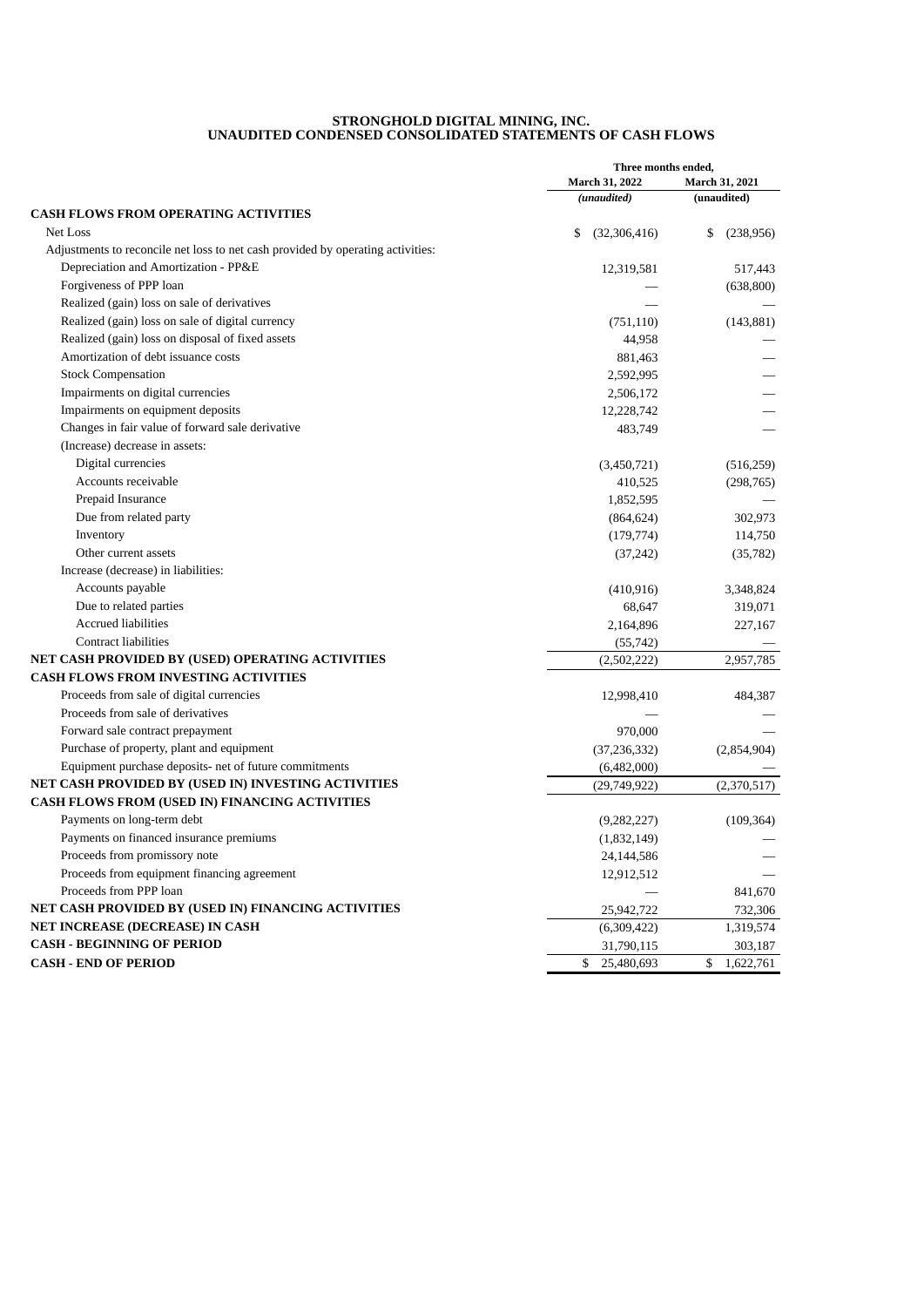#### **Use and Reconciliation of Non-GAAP Financial Measures**

This press release and our related earnings call contain certain non-GAAP financial measures, including Adjusted EBITDA, as a measure of our operating performance. Adjusted EBITDA is a non-GAAP financial measure. We define Adjusted EBITDA as net income (loss) before interest, taxes, depreciation and amortization, further adjusted by the removal of one-time transaction costs, impairment of digital currencies, realized gains and losses on the sale of longterm assets, expenses related to stock-based compensation, gains or losses on derivative contracts, gain on extinguishment of debt, realized gain or loss on sale of digital currencies, waste coal credits, commission on sale of ash, or changes in fair value of warrant liabilities in the period presented. See reconciliation below.

Our board of directors and management team use Adjusted EBITDA to assess our financial performance because they believe it allows them to compare our operating performance on a consistent basis across periods by removing the effects of our capital structure (such as varying levels of interest expense and income), asset base (such as depreciation, amortization, impairment, and realized gains and losses on sale of long-term assets) and other items (such as one-time transaction costs, expenses related to stock-based compensation, and unrealized gains and losses on derivative contracts) that impact the comparability of financial results from period to period. We present Adjusted EBITDA because we believe it provides useful information regarding the factors and trends affecting our business in addition to measures calculated under GAAP. Adjusted EBITDA is not a financial measure presented in accordance with GAAP. We believe that the presentation of this non-GAAP financial measure will provide useful information to investors and analysts in assessing our financial performance and results of operations across reporting periods by excluding items we do not believe are indicative of our core operating performance. Net income (loss) is the GAAP measure most directly comparable to Adjusted EBITDA. Our non-GAAP financial measure should not be considered as an alternative to the most directly comparable GAAP financial measure. You are encouraged to evaluate each of these adjustments and the reasons we consider them appropriate for supplemental analysis. In evaluating Adjusted EBITDA, you should be aware that in the future we may incur expenses that are the same as or similar to some of the adjustments in such presentation. Our presentation of Adjusted EBITDA should not be construed as an inference that our future results will be unaffected by unusual or non-recurring items. There can be no assurance that we will not modify the presentation of Adjusted EBITDA in the future, and any such modification may be material. Adjusted EBITDA has important limitations as an analytical tool and you should not consider Adjusted EBITDA in isolation or as a substitute for analysis of our results as reported under GAAP and should be read in conjunction with the financial statements furnished in our Form 10-Q for the quarter ended March 31, 2022. Because Adjusted EBITDA may be defined differently by other companies in our industry, our definition of this non-GAAP financial measure may not be comparable to similarly titled measures of other companies, thereby diminishing its utility.